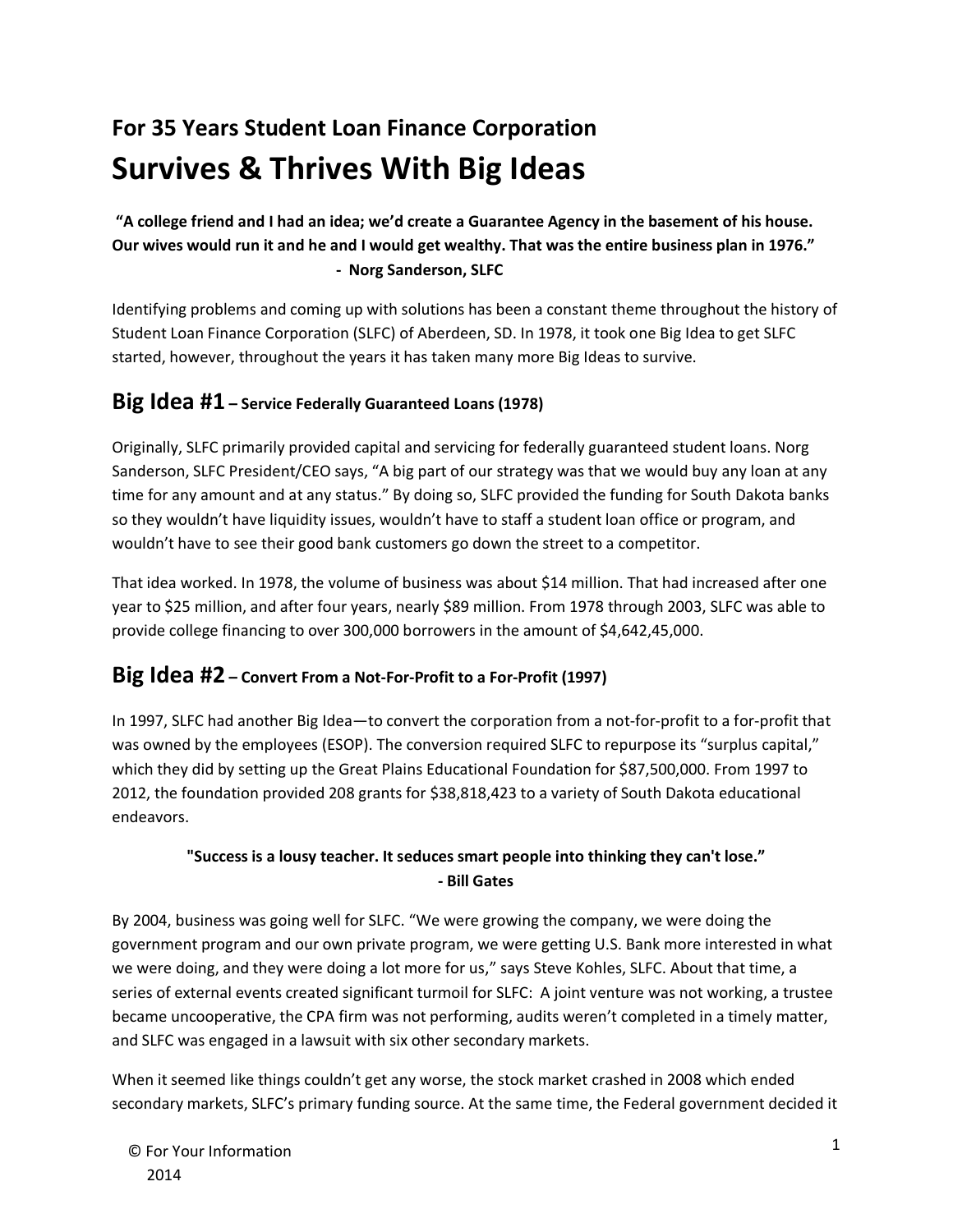would handle all student loans directly with the borrowers. "We were trying to pull out of a series of bad deals when we got hit with a worse one…no business model at all," says Norg Sanderson, President/CEO of SLFC.

For 30 years SLFC's business had worked quite well. They paid premiums to lenders who marketed to borrowers and the guaranty agency that marketed to schools. It provided SLFC with a model that was so simple and worked so well that no one imagined it could stop so abruptly. But it did.

## **Big Idea #3 – Provide "Gap" Financing and College Planning Services (2008)**

In 2008, SLFC was left with a company that was struggling to get back to normal once normalcy had ended. They knew if they were going to survive they would have to come up with a brand new business concept. SLFC shifted its emphasis to providing and servicing private student loans. For the first time in SLFC's history, it had to become a marketing company because the capital sources it formerly relied upon had been destroyed. The new idea was to start a private loan program using capital from private banks. SLFC changed its focus and allied with the Community Banks. It was called the iHELP Student Loan Program.

"2008 was so similar to 1978. There were times in 1978 when we were starting Student Loan Finance Corporation that we did not sleep, wondering if we're going to make it the next day," says Sanderson. He adds, "2008 was exactly the same position as we were in during '78. We were a start up with 30 years of experience, but having that 1978 experience gave us the courage to say we can do this again."

#### **"Whether you think you can, or you think you can't – you're right." - Henry Ford**

The iHELP Student Loan is a private, credit-based loan with competitive rates and good borrower benefits. It is offered through local community banks and is designed to cover educational costs that aren't covered by a student's traditional financial aid package, generally consisting of scholarships, grants, and federal student loans.

"The people from Student Finance Corporation talked to us about this concept of providing gap financing for students to fund their education," says Dick Behl, President of Farmers & Merchants State Bank in Scotland, SD. He adds, "I tell you what, that just triggered me. That's a great idea, and we want to be a part of that." Behl is also a National Director of the Independent Community Bankers Association.

In addition to the iHELP Loan program, SLFC developed a comprehensive College Planning Services website. It provides free resources on colleges and their costs, available scholarships, and career paths to help make those critical decisions as students plan their financial future.

To their credit, SLFC believed in their people and processes to work through whatever strategy they had to develop to bring the company back...and it worked.